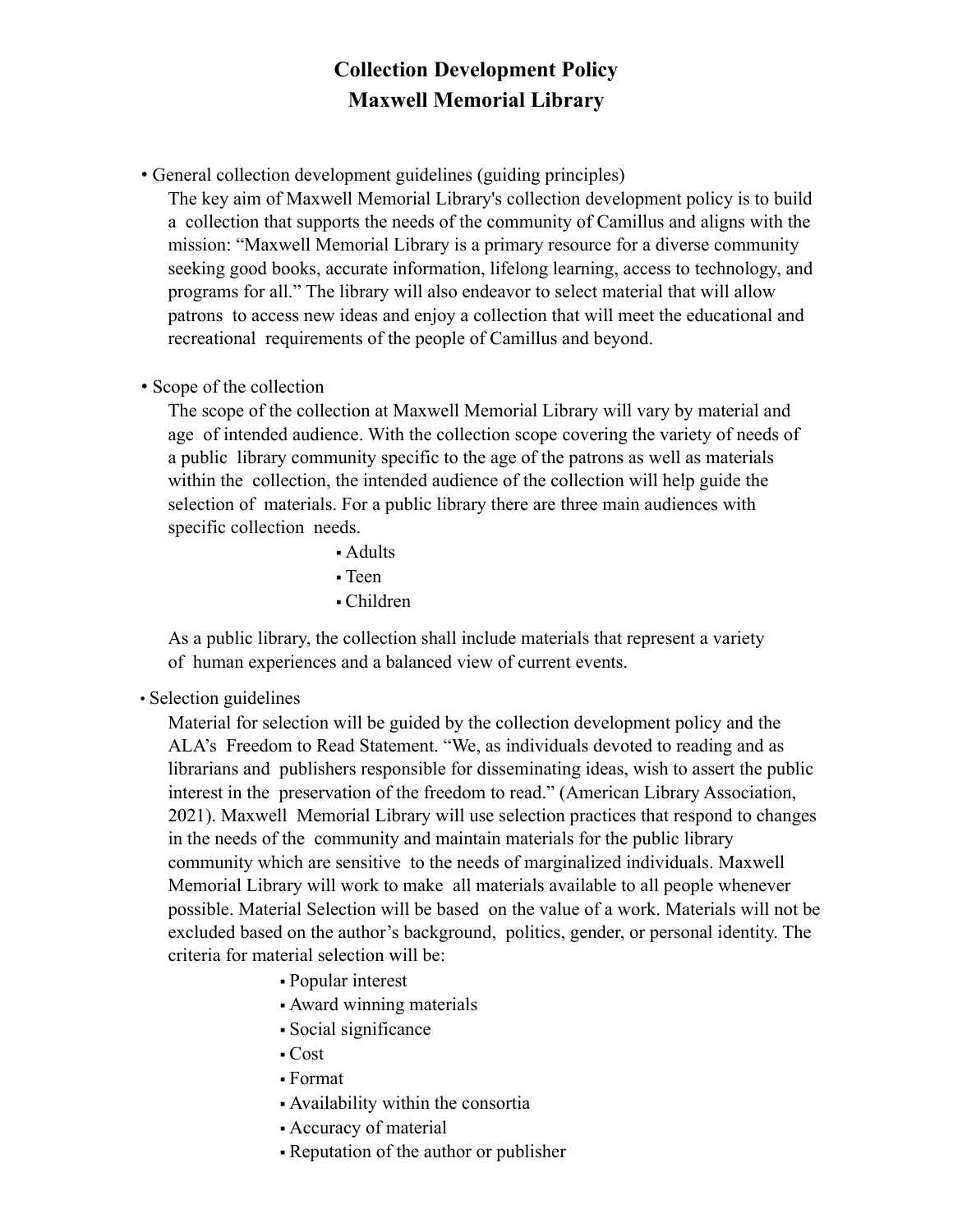Suggestions from patrons are vital to the creation of a collection that services the community. Any offered suggestions will be considered and whenever possible items, materials, or subjects suggested by patrons will be added to the collection.

• Selection Guidelines for e-resources

Electronic resources have become a large part of numerous collections. This is important to recognize in public libraries where patrons often wish to access materials from home rather than traveling to the library. All electronic resources will be selected using the same criteria outlined for selection of traditional materials. Electronic resources may include e-books, audiobooks, streaming services, databases, downloadable content, and more. Criteria for evaluating electronic resources will include:

- Ease of use of the product for all patrons
- Accessibility to multiple users on- and off-site
- Additional features provided, potentially making e-resources more desirable than print

• Format considerations

Whenever possible, the format of material selection will be as universal as possible to reflect the needs of a changing community. In order to serve the greatest number of patrons, materials will be made available in formats that meet the needs of patrons with disabilities, or assistive technology will be made available to access materials. Format should be suitable for public library consumption. For print materials this shall include library bindings. For electronic resources this shall include accessibility from library hardware.

The variety of formats collected include:

▪ Print: books, documents, magazines, newspapers, pamphlets, and maps.

▪ Audiovisual Media: videos on DVD and Blu-ray, books on CD and digital audio player, downloadable music and music on CD.

▪ Electronic Media: databases, software, electronic books, downloadable audio books, videos and music.

▪ Other: games, musical instruments, toys, book club kits, and cake pans.

• Collection budget considerations

All funding for collection development and maintenance will come from the library materials budget. This will include the acquisition of new materials, replacement of old or damaged materials and licensing of electronic resources. Decisions regarding changes, additions, or updates to the collection will be based on budget as well as community need and demand.

• Responsibility for collection development

Overall collection development will be the responsibility of the Library Director, who will also be responsible for developing the adult collection. The lead Youth Services Librarian will be responsible for collection development for the young adult, and children's collections. The Director and Youth Services Librarian may assign a